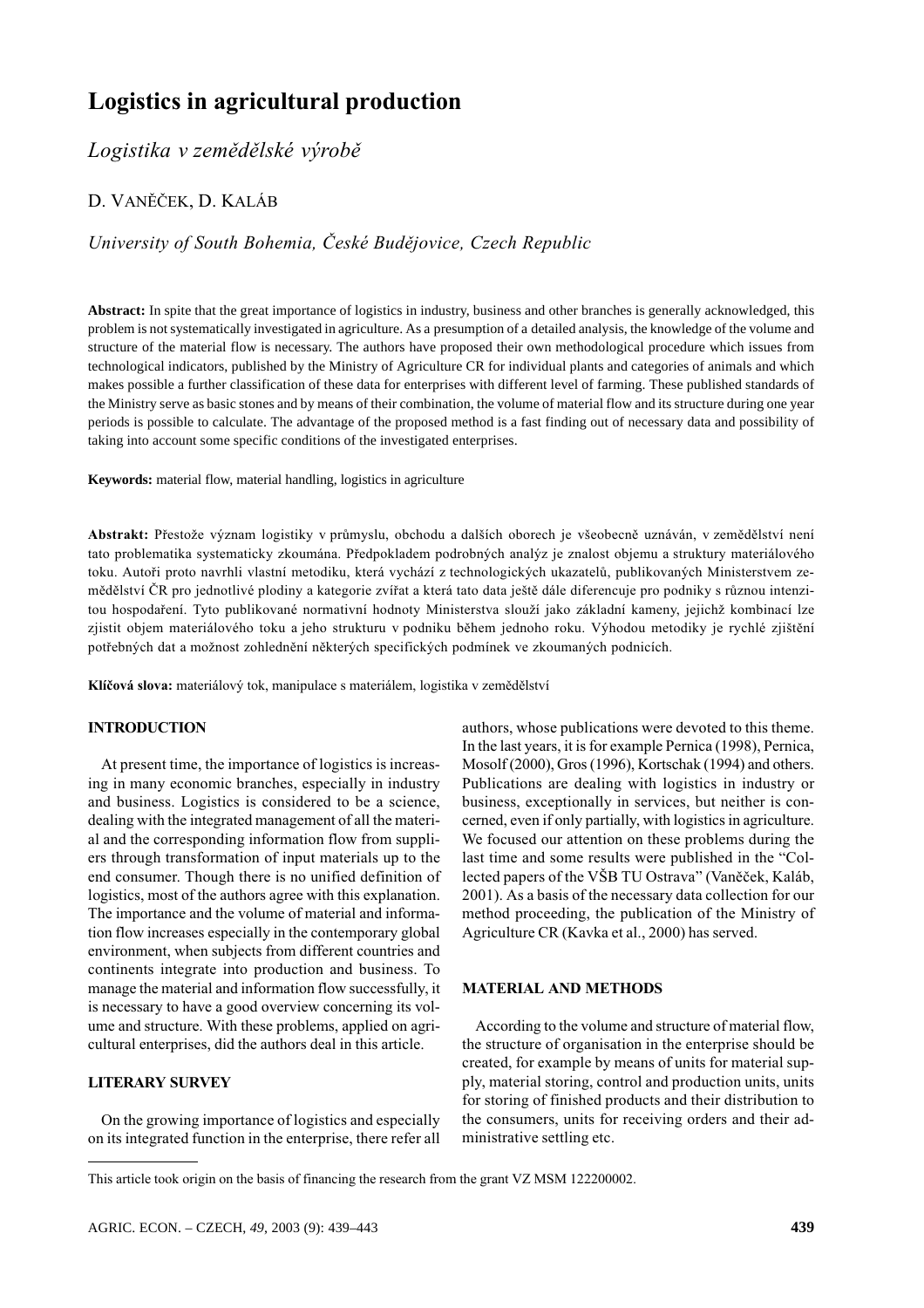Calculation of the material flow in agricultural enterprises can be made in different ways, the main of which are the following:

- $-$  on the basis of the accounting data.
- $-$  by means of a qualified estimation of the enterprise management,
- $-$  on the basis of standards.

Each of these methods has its own advantages and disadvantages with regard to the exactness or rapidity of calculation. In the past, the method of qualified estimation was used more in agriculture and the authors included into the material flow non-agricultural activities too, mostly construction activity in the enterprise or transport for other firms. So they received calculations. that the volume of material handling related to 1 hectare of agricultural land was 80 tons, but from this, the share of agricultural materials was only 30 t/ha. This oversized volume has been caused by the large acreage of agricultural farms (mostly of state farms) and by the reality, that most of materials were handled two times or more, first to the temporary store and secondly to the definite place of consumption.

Calculation of the material flow volume on the basis of accounting evidence is based on exact data concerning purchase of individual inputs; certain problems appear in calculation of the intermediate product (fodder for cattle or farm manure for application on the fields) or in determining the time of their application.

Calculating the material flow volume on the basis of standards has its advantages and disadvantages too. As regards advantages, there are first of all:

- fast way of calculation,
- unified methodology which can be applied in all investigated enterprises.

The authors have proposed a simple way of calculation of the volume and structure of material flow, which links up on the recently published technological standards (Kavka et al. 2000). These standards make the cost calculation possible with regard to different plants and categories of farm animals and according to three levels of farming intensity (technology with low, standard and high inputs) and because standards are broken into individual operations, it is possible to change inputs and outputs according to the real situation in the investigated farm. With a simple arrangement of standard tables, it is possible to calculate the volume of inputs and outputs per 1 ha of the farm plant or per one farm animal during the year. And that is the method we have used.

#### **RESULTS**

The example of deriving the volume and structure of the material flows from the standards of Kayka (2000) is in Table 1.

|                  | Share: $\Sigma$ outputs : $\Sigma$ inputs according to three alternatives: |
|------------------|----------------------------------------------------------------------------|
| intensive inputs | $11\,000$ : $14\,547 = 0.76$                                               |
| medium inputs    | $9500:14121=0.67$                                                          |
| low inputs       | $7500:13692=0.55$                                                          |
|                  |                                                                            |

Inputs exceed outputs, but only due to the share of organic fertilizers, otherwise outputs prevail. This situation appears in agriculture as a consequence of the bi-

| Intensive inputs |                               |         |               | Medium inputs |               | Low inputs |                               |
|------------------|-------------------------------|---------|---------------|---------------|---------------|------------|-------------------------------|
| frequency        | basic material<br>per hectare | supply  | carry<br>away | supply        | carry<br>away | supply     | carry<br>away                 |
| 0.25             | 2 0 0 0                       | 500     |               | 500           |               | 500        |                               |
| 0.3              | 40 000                        | 12 000  |               | 12 000        |               | 12 000     |                               |
| 1.0              | 525                           | 525     |               | 420           |               | 315        |                               |
| 0.2              | 210                           | 42      |               | 51            |               | 27         |                               |
| 1.0              | 100                           | 100     |               | 100           |               | 100        |                               |
| 1.0              | 180                           | 180     |               | 180           |               | 180        |                               |
| 1.0              | 300                           | 300     |               | 300           |               | 300        |                               |
| 0.5              | 300                           | 150     |               | 60            |               |            |                               |
| 1.5              | 300                           | 450     |               | 300           |               | 150        |                               |
| 1.0              | 300                           | 300     |               | 210           |               | 120        |                               |
| 1.0              | 5 5 0 0                       |         | 5 5 0 0       |               |               |            | 4 0 0 0                       |
|                  | 5 5 0 0                       |         | 5 5 0 0       |               |               |            | 3 500                         |
|                  |                               | 14 5 47 | 11 000        | 14 12 1       |               | 13 692     | 7500                          |
|                  |                               |         |               |               |               |            | 5 0 0 0<br>4 5 0 0<br>9 5 0 0 |

Table 1. Inputs and outputs for malt barley (kg)

Note: "Frequency" means, whether the operation was realized on 1 ha or only on its part

Data for technologies with medium and low inputs are simplified here and they include only results, which were achieved as a product of the frequency of the given operation on one hectare and the volume of basic material in kg Supply concerning plant production concerns water for spraying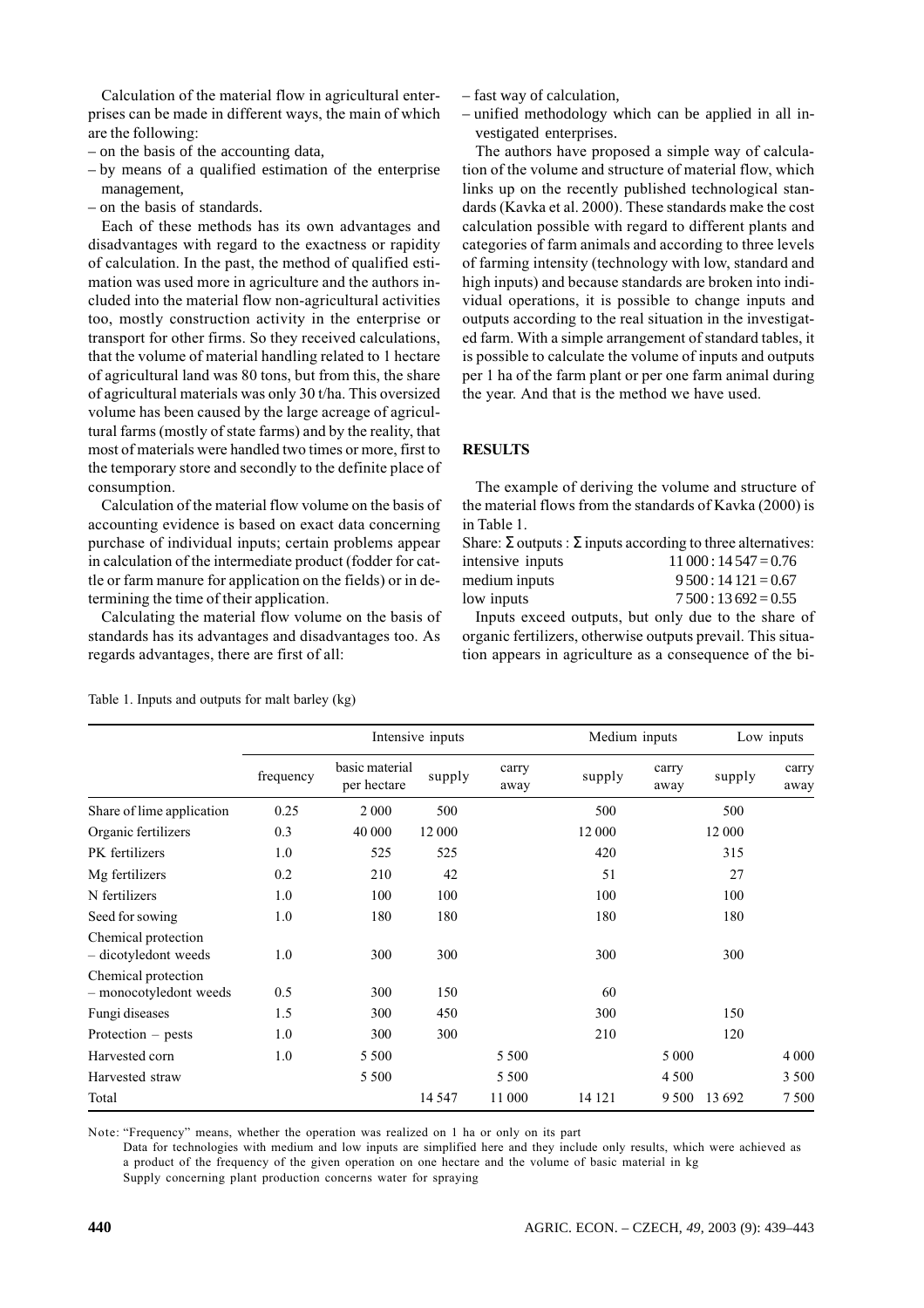ological process, when photosynthesis makes the harvest greater than are the inputs into the production. The share of inputs and outputs can be considered from other aspects, too. One of them is "water" as an input. which from the view of handling represents no problem. water for plant protection can be taken from the pond, water for animal production in stalls is available from the pipeline (if we do not calculate with its price). After deduction of water, the share of outputs and inputs changes as follows:

| intensive inputs | $11\,000:13\,347=0.82$ |
|------------------|------------------------|
| medium inputs    | $9500:13251=0.72$      |
| low inputs       | $7500:13122=0.57$      |

There is only a small change. A much greater change can appear in animal production, where water consumption per one animal and year is substantially higher.

The next possibility is to take into account only the market product and not secondary products (straw in cereal production, born calf at milking cows etc.). Such an approach is possible in industry, where waste is calculated, but in agriculture with the closed circulation of nutrition this could be possible perhaps in highly specialized enterprises only.

Share:  $\Sigma$  outputs:  $\Sigma$  inputs without water and secondary  $product - straw$ 

| intensive inputs | $5500:7847=0.70$ |
|------------------|------------------|
| medium inputs    | $5000:8751=0.57$ |
| low inputs       | $4000:9622=0.42$ |

It is evident that the differences between individual alternatives are not too remarkable and so next we will consider only the first alternative with all kinds of materials, including water, straw etc.

If the rate of outputs to inputs is in plant production usually 1.0 or lower, in animal production the situation is mostly the opposite. Fattening of young animals lasts weeks, months, so inputs considerably exceed outputs. which equal the slaughter weight. The same situation is in milk production, when the cow consumes a great quantity of fodder per day but produces 10–20 liter milk a day only. But if we take into account the production of farm manure. the difference between outputs and inputs decreases.

We can conclude that the volume of material flow in agricultural enterprise is influenced first of all by the production intensity and that this volume can be calculated on the basis of standards, given for individual plants and categories of animals.

Table 2. Plant production (data per 1 hectare)

|                         | Wheat   |         | Rape    |         | Peas    |         | Potatoes |        |
|-------------------------|---------|---------|---------|---------|---------|---------|----------|--------|
|                         | input   | output  | input   | output  | input   | output  | input    | output |
| Lime (share)            | 500     |         | 500     |         | 500     |         | 500      |        |
| Industrial fertilizers  | 595     |         |         |         | 550     |         | 600      |        |
| Organic fertilizers     | 8 0 0 0 |         | 500     |         | 10 000  |         | 16 000   |        |
| Water- plant protection | 2650    |         | 12 000  |         | 1705    |         | 2 1 7 0  |        |
| Seed for sowing         | 210     |         | 4 0 7 4 |         | 280     |         | 3 0 0 0  |        |
| Harvested output        |         | 7 0 0 0 | 4       | 4 0 0 0 |         | 4 1 0 0 |          | 21 000 |
| <b>Straw</b>            |         | 7800    |         |         |         |         |          |        |
| Total                   | 11955   | 14 800  | 17078   | 4 0 0 0 | 13 0 35 | 4 1 0 0 | 22 2 7 0 | 21 000 |

Table 3. Animal production (data per 100 animals per year)

|                          | Category of farm animals |           |             |         |         |         |      |              |
|--------------------------|--------------------------|-----------|-------------|---------|---------|---------|------|--------------|
|                          | milking cows             |           | cattle-mast |         | sows    |         | hens |              |
|                          | input                    | output    | input       | output  | input   | output  |      | input output |
| Supply                   | 42 250                   |           | 13 700      |         | 14 660  |         | 170  |              |
| Litter                   | 300 000                  |           | 300 000     |         |         |         |      |              |
| Concentrated fodder      | 169 600                  |           | 128 000     |         | 95 000  |         | 12   |              |
| Farm fodder              | 1 350 000                |           | 750 000     |         |         |         |      |              |
| Water                    | 2 5 5 5 0 0 0            |           | 1 400 000   |         | 547 500 |         | 25   |              |
| Milk                     |                          | 750 000   |             |         |         |         |      |              |
| Calves production        |                          | 5400      |             |         |         |         |      |              |
| Piglets production       |                          |           |             |         |         | 3 9 6 0 |      |              |
| Farm manure              |                          | 1 200 000 |             | 450 000 |         | 750 000 |      | 5            |
| $Meat - eggs$ production |                          |           |             | 50 200  |         |         |      | 6            |
| Culling and loss-rate    |                          | 21450     |             | 1 1 4 0 |         | 8 2 0 0 |      | 170          |
| Total                    | 4 4 1 6 8 5 0            | 1976850   | 2591700     | 501 340 | 657 160 | 762 160 | 207  | 181          |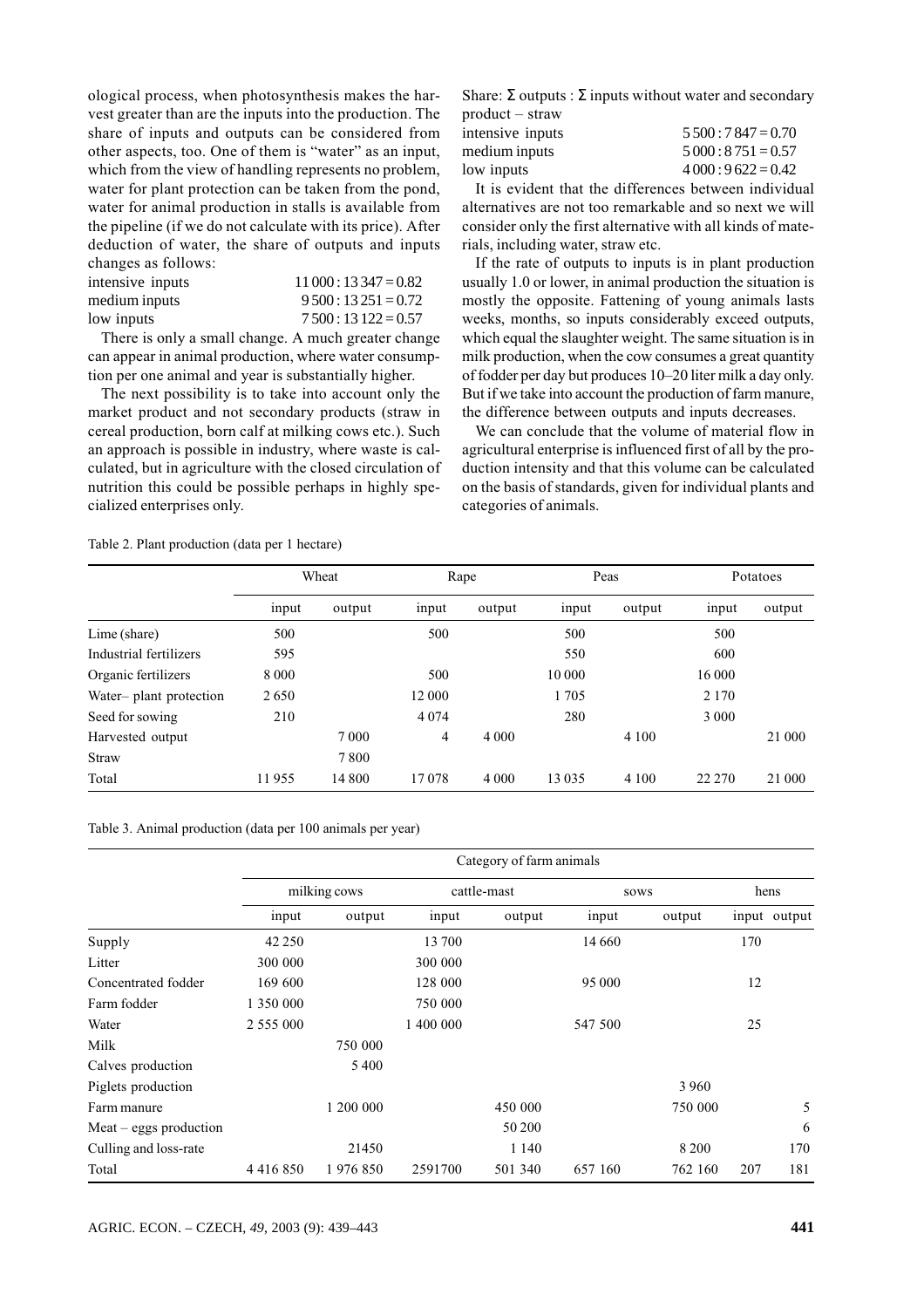In Tables 2–3, there are standard inputs and outputs for some other plants and categories of animals as examples.

#### Application of proposed standards (example)

For presentation of the methodological procedure, agricultural enterprise CIZ-Agro near the town Dačice has been chosen. The enterprise exploits 2 555 ha of agricultural land, in production structure, there are mainly cereals, raps, sows and pigs for fattening.

Such a rough calculation needs some corrections, because some operations with material handling can be carried out by an external organization, for example in plant protection. The production and consumption of farm fodder must be balanced (it is not realistic to produce much more than what is the consumption or to have much more cattle without own production of silage, hay or fresh fodder) - Table 4.

When we applied this correction on the enterprise CIZ-Agro, the total material flow decreased to 48.5 t/ha. We can eliminate water consumption from this volume, which does not demand any difficult handling  $(12.55 t/ha)$  and for logistics purposes, there remains the material volume of 35.95 t/ha. The sequence of the most important materials is seen in Table 5.

From the view of management, it is important to decrease the necessary number of handling activities. As one handling activity, we consider one loading and one unloading of the same material.

In this agricultural enterprise, handling of farm manure has been carried out 2x (from the stable to the dung heap and later from the dung heap to the field). Corn has been manipulated 3x (from the field to the drier, from the drier to the store, from the store gradually to the mill). Straw has been manipulated twice (from fields to stacks, from the stack to stables etc). So more important than the volume of material flow (t), the volume of material handling (t) is necessary to ascertain, which will be usually higher.

The higher number of handling operations should not be a disadvantage (for example at corn it is realized 3 times). It depends on the fact, whether it is carried out manually or mechanically. It is necessary to pay attention to the volume of manual material handling and to try to decrease it by the means of better machines or better procedures (Figure 1).

#### **CONCLUSIONS**

The recommended procedure for material flow investigation from the view of logistics:

- 1. To establish the real (or planned) structure of production with regard to the acreage of individual farm plants and categories of farm animals.
- 2. Multiplying the heads of animals in different categories and acreage of farm plants by the standard material flows we receive:
	- a) The total volume of material flow in the enterprise per year in tons.

| Plant production         |           | Animal production                                     |           |  |  |
|--------------------------|-----------|-------------------------------------------------------|-----------|--|--|
| Material                 | $t$ /year | Material                                              | $t$ /year |  |  |
| Lime                     | 1 2 6 0   | Handling of the supplied animals                      | 306       |  |  |
| Organic fertilizers      | 31 560    | Concentrated fodder                                   | 3659      |  |  |
| Industrial fertilizers   | 1619      | Water                                                 | 32 061    |  |  |
| Seed for sowing          | 337       | Handling of the output animals                        | 940       |  |  |
| Plant protection (water) | 1606      | Culling and loss - rate                               | 148       |  |  |
| Corn of cereals          | 7884      | Sewage                                                | 13 4 01   |  |  |
| <b>Straw</b>             | 5566      | Handling of animals replacing culling and loss – rate | 52        |  |  |
| Hay (meadows)            | 1506      | Handling of piglets                                   | 25        |  |  |
| Maize (silage)           | 7350      | Farm manure production                                | 6336      |  |  |
| Green, fresh fodder      | 9453      | Straw production                                      | 2940      |  |  |
|                          |           | Farm fodder (silage, hay, fresh)                      | 12 499    |  |  |
|                          |           | Milk                                                  | 2652      |  |  |
|                          |           | Calves production                                     | 31        |  |  |
| Total                    | 68 141    | Total                                                 | 75 050    |  |  |

Table 4. Total volume of material flow during the year

Table 5. Sequence of the most important materials in CIZ-Agro (t/ha)

| Kind of material                          | Material flow (t) | Kind of material       | Material flow (t) |
|-------------------------------------------|-------------------|------------------------|-------------------|
| Organic fertilizers (farm manure, sewage) | 19 738            | Concentrated fodder    | 3659              |
| Farm fodder (silage, haylage, hay, fresh) | 12499             | Milk                   | 2652              |
| Corn                                      | 7884              | Industrial fertilisers | 1619              |
| Straw                                     | 5 5 6 6           | Lime                   | 1 3 6 1           |